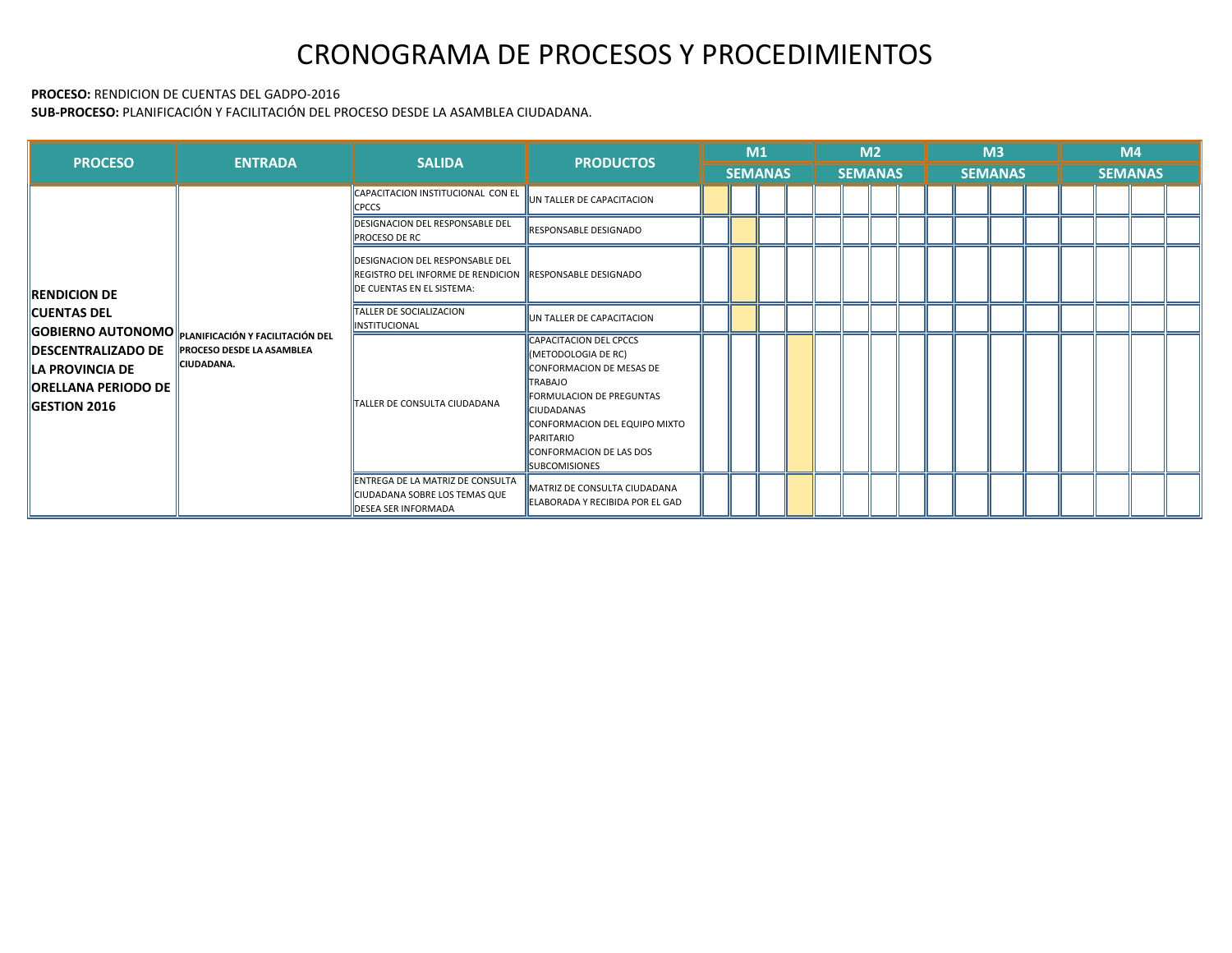#### **PROCESO:** RENDICION DE CUENTAS DEL GADPO-2016

**SUB-PROCESO:** EVALUACIÓN DE LA GESTIÓN Y REDACCIÓN DEL INFORME DE LA INSTITUCIÓN.

| <b>PROCESO</b>                                                                                                                                                                                 | <b>ENTRADA</b>                                                                          | <b>SALIDA</b>                                                                                                                                                              | <b>PRODUCTOS</b>                                                                                                    | M1             | M <sub>2</sub> | M <sup>3</sup> | M4             |  |  |
|------------------------------------------------------------------------------------------------------------------------------------------------------------------------------------------------|-----------------------------------------------------------------------------------------|----------------------------------------------------------------------------------------------------------------------------------------------------------------------------|---------------------------------------------------------------------------------------------------------------------|----------------|----------------|----------------|----------------|--|--|
|                                                                                                                                                                                                |                                                                                         |                                                                                                                                                                            |                                                                                                                     | <b>SEMANAS</b> | <b>SEMANAS</b> | <b>SEMANAS</b> | <b>SEMANAS</b> |  |  |
|                                                                                                                                                                                                |                                                                                         | EVALUACIÓN DE LA GESTIÓN<br><b>INSTITUCIONAL</b>                                                                                                                           | <b>INFORMACION RECEPTADA Y</b><br><b>CONSOLIDADA</b>                                                                |                |                |                |                |  |  |
|                                                                                                                                                                                                |                                                                                         | REDACCION DEL INFORME PARA LA<br>CIUDADANÍA                                                                                                                                | <b>INFORME REDACTADO</b>                                                                                            |                |                |                |                |  |  |
| <b>RENDICION DE</b><br><b>CUENTAS DEL</b><br><b>GOBIERNO</b><br><b>AUTONOMO</b><br><b>IDESCENTRALIZADO</b><br><b>DE LA PROVINCIA DE</b><br><b>IORELLANA PERIODO</b><br><b>IDE GESTION 2016</b> |                                                                                         | LLENADO DEL FORMULARIO DE<br>INFORME DE RENDICIÓN DE CUENTAS<br><b>ESTABLECIDO POR EL CPCCS.</b>                                                                           | FORMULARIO LLENO CON TODA LA<br><b>INFORMACION SOLICITADA</b>                                                       |                |                |                |                |  |  |
|                                                                                                                                                                                                | EVALUACIÓN DE LA GESTIÓN Y<br><b>REDACCIÓN DEL INFORME DE LA</b><br><b>INSTITUCIÓN.</b> | APROBACION DEL INFORME DE<br>RENDICIÓN DE CUENTAS PARA EL CPCCS<br>(FORMULARIO), Y EL INFORME DE<br>RENDICIÓN DE CUENTAS PARA LA<br>CIUDADANÍA POR LA AUTORIDAD DEL<br>GAD | <b>RESOLUCION DE APROBACION DE LOS</b><br><b>INFORMES DE RC</b>                                                     |                |                |                |                |  |  |
|                                                                                                                                                                                                |                                                                                         | <b>IDE CUENTAS INSTITUCIONAL A LA</b><br>ASAMBLEA CIUDADANA.                                                                                                               | ENTREGA DEL INFORME DE RENDICIÓN ACTA U OFICIO DE ENTREGA RECEPCION<br><b>DELINFORME A LA ASAMBLEA</b><br>CIUDADANA |                |                |                |                |  |  |
|                                                                                                                                                                                                |                                                                                         | SUBIDA DEL INFORME DE RENDICIÓN<br>DE CUENTAS PARA LA CIUDADANÍA EN<br>SU PÁGINA WEB INSTITUCIONAL Y DE<br>TODAS LAS INSTITUCIONES VINCULADAS                              | LINK DE VERIFICACION EN LA PAGINA<br><b>WEB INSTITUCIONAL</b>                                                       |                |                |                |                |  |  |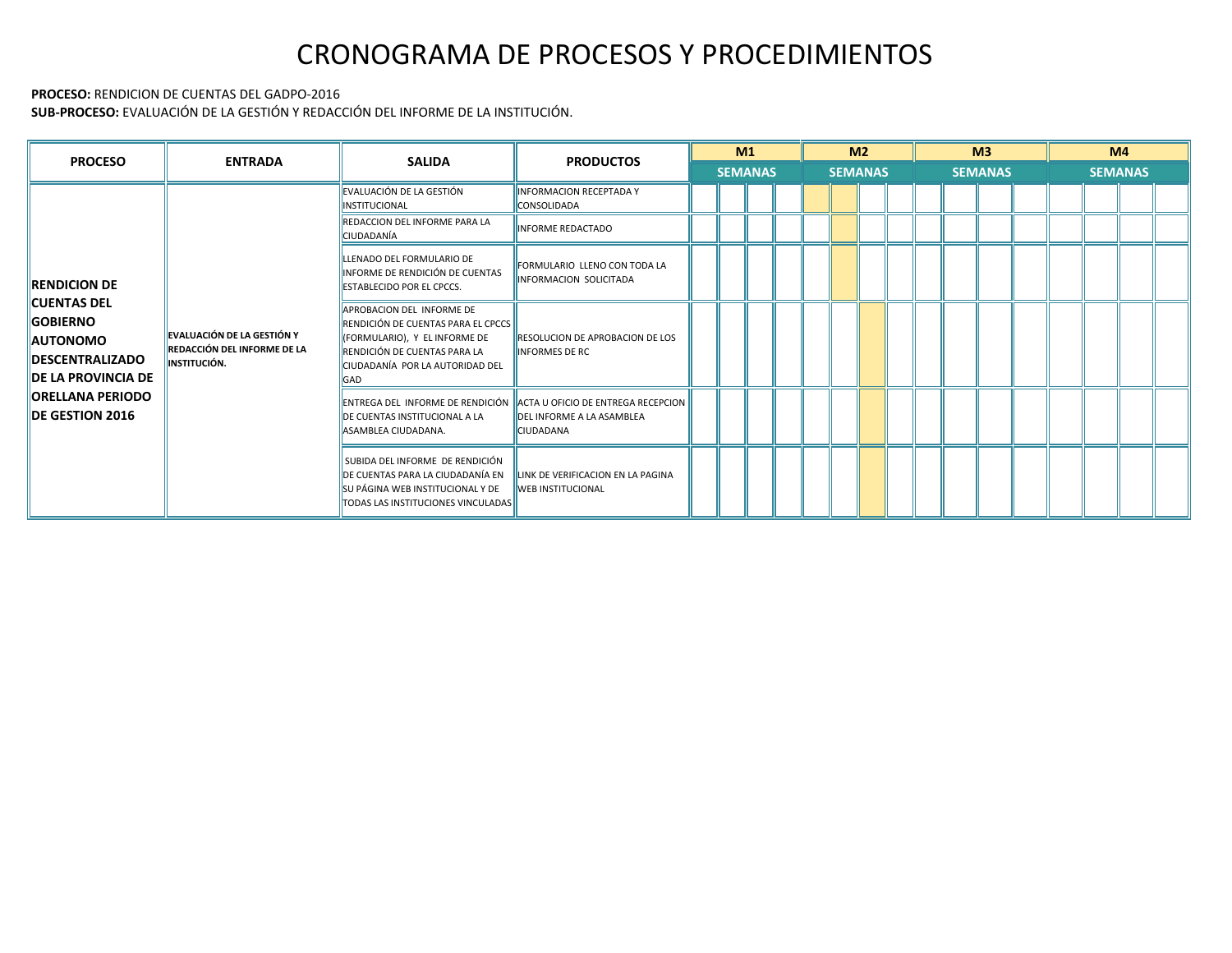#### **PROCESO:** RENDICION DE CUENTAS DEL GADPO-2016

### **SUB-PROCESO: DELIBERACIÓN Y EVALUACIÓN CIUDADANA DEL INFORME INSTITUCIONAL.**

| <b>PROCESO</b>                                                                                                                                                                                | <b>ENTRADA</b>                                                                                 | <b>SALIDA</b>                                                                                                                                                                              | <b>PRODUCTOS</b>                                                                                                                                           | M1             |  |  | M <sub>2</sub><br><b>SEMANAS</b> |  |  |  | M <sup>3</sup><br><b>SEMANAS</b> |  |  |  | M <sub>4</sub><br><b>SEMANAS</b> |  |  |  |  |
|-----------------------------------------------------------------------------------------------------------------------------------------------------------------------------------------------|------------------------------------------------------------------------------------------------|--------------------------------------------------------------------------------------------------------------------------------------------------------------------------------------------|------------------------------------------------------------------------------------------------------------------------------------------------------------|----------------|--|--|----------------------------------|--|--|--|----------------------------------|--|--|--|----------------------------------|--|--|--|--|
|                                                                                                                                                                                               |                                                                                                |                                                                                                                                                                                            |                                                                                                                                                            | <b>SEMANAS</b> |  |  |                                  |  |  |  |                                  |  |  |  |                                  |  |  |  |  |
|                                                                                                                                                                                               |                                                                                                | DIFUSION DEL INFORME DE RENDICIÓN DE<br><b>CUENTAS.</b>                                                                                                                                    | <b>INFORME SUBIDO A LA PAGINA WEB Y</b><br>DIFUNDIDO POR LOS MEDIOS DE<br><b>COMUNICACIÓN</b>                                                              |                |  |  |                                  |  |  |  |                                  |  |  |  |                                  |  |  |  |  |
|                                                                                                                                                                                               |                                                                                                | TALLER DE EVALUCION DEL INFORME DE<br>RENDICIÓN DE CUENTAS PARA LA CIUDADNIA Y<br>RESPUESTAS A LAS PREGUNTAS IUDADANAS CON<br>LA ASAMBLEA CIUDADANA                                        | ACTA DE EVALUACION Y OBSERVACIONES AL<br>INFORME DE RENDICION DE CUENTAS PARA LA<br>CIUDADNIA RESPUESTAS A LAS PREGUNTAS<br>CIUDADANAS.                    |                |  |  |                                  |  |  |  |                                  |  |  |  |                                  |  |  |  |  |
|                                                                                                                                                                                               |                                                                                                | INVITACION A LA DELIBERACIÓN PÚBLICA Y<br>EVALUACIÓN CIUDADANA DEL INFORME DE<br>RENDICIÓN DE CUENTAS A LOS ACTORES SOCIALES<br>DEL MAPEO DE ACTORES QUE ENTREGÓ LA<br>ASAMBLEA CIUDADANA. | ENTREGA DE MAPEO DE ACTORES POR LA<br>ASAMBLEA CIUDADANA                                                                                                   |                |  |  |                                  |  |  |  |                                  |  |  |  |                                  |  |  |  |  |
|                                                                                                                                                                                               |                                                                                                |                                                                                                                                                                                            | <b>ENTREGA DE INVITACIONES</b>                                                                                                                             |                |  |  |                                  |  |  |  |                                  |  |  |  |                                  |  |  |  |  |
| <b>RENDICION DE</b><br><b>CUENTAS DEL</b><br><b>GOBIERNO</b><br><b>AUTONOMO</b><br><b>DESCENTRALIZADO</b><br><b>IDE LA PROVINCIA DE</b><br><b>ORELLANA PERIODO</b><br><b>IDE GESTION 2016</b> | <b>DELIBERACIÓN Y</b><br>EVALUACIÓN<br><b>CIUDADANA DEL</b><br><b>INFORME</b><br>INSTITUCIONAL |                                                                                                                                                                                            | DELIBERACIÓN PÚBLICA Y EVALUACIÓN<br>CIUDADANA DEL INFORME INSTITUCIONAL<br>REALIZADO DE FORMA PRESENCIAL                                                  |                |  |  |                                  |  |  |  |                                  |  |  |  |                                  |  |  |  |  |
|                                                                                                                                                                                               |                                                                                                |                                                                                                                                                                                            | INTERVENCION DE LA ASAMBLEA CIUDADANA<br>PARTICIPACION EN EL PROCESO DE RC<br>/OBSERVACIONES AL INFORME DE RC PARA LA<br>CIUDADANIA Y PREGUNTAS CIUDADANAS |                |  |  |                                  |  |  |  |                                  |  |  |  |                                  |  |  |  |  |
|                                                                                                                                                                                               |                                                                                                |                                                                                                                                                                                            | <b>EXPOSICION DEL INFORME DE RENDICION DE</b><br>CUENTAS POR LA MÁXIMA AUTORIDAD DEL<br>GADPO                                                              |                |  |  |                                  |  |  |  |                                  |  |  |  |                                  |  |  |  |  |
|                                                                                                                                                                                               |                                                                                                |                                                                                                                                                                                            | RESPUESTA POR PARTE DE LA MÁXIMA<br>AUTORIDAD DEL GAD A LAS DEMANDAS<br>CIUDADANAS                                                                         |                |  |  |                                  |  |  |  |                                  |  |  |  |                                  |  |  |  |  |
|                                                                                                                                                                                               |                                                                                                |                                                                                                                                                                                            | <b>ENTREGA DE FORMULARIOS DE</b><br>OBSERVACIONES A REPRESENTANTES<br>CIUDADANOS PARA MEJORAR LA GESTIÓN DEL<br><b>GAD</b>                                 |                |  |  |                                  |  |  |  |                                  |  |  |  |                                  |  |  |  |  |
|                                                                                                                                                                                               |                                                                                                |                                                                                                                                                                                            | RECEPCION DE FORMULARIOS DE<br>OBSERVACIONES DE REPRESENTANTES<br>CIUDADANOS A LA GESTION DEL GADPO                                                        |                |  |  |                                  |  |  |  |                                  |  |  |  |                                  |  |  |  |  |
|                                                                                                                                                                                               |                                                                                                |                                                                                                                                                                                            | ACTA DE LA AUDIENCIA PUBLICA DE RC Y<br>OBSERVACIONES DE LOS REPRESENTATES<br>CIUDADANOS FIRMADA POR LA ASAMBLEA<br><b>CIUDADANA</b>                       |                |  |  |                                  |  |  |  |                                  |  |  |  |                                  |  |  |  |  |